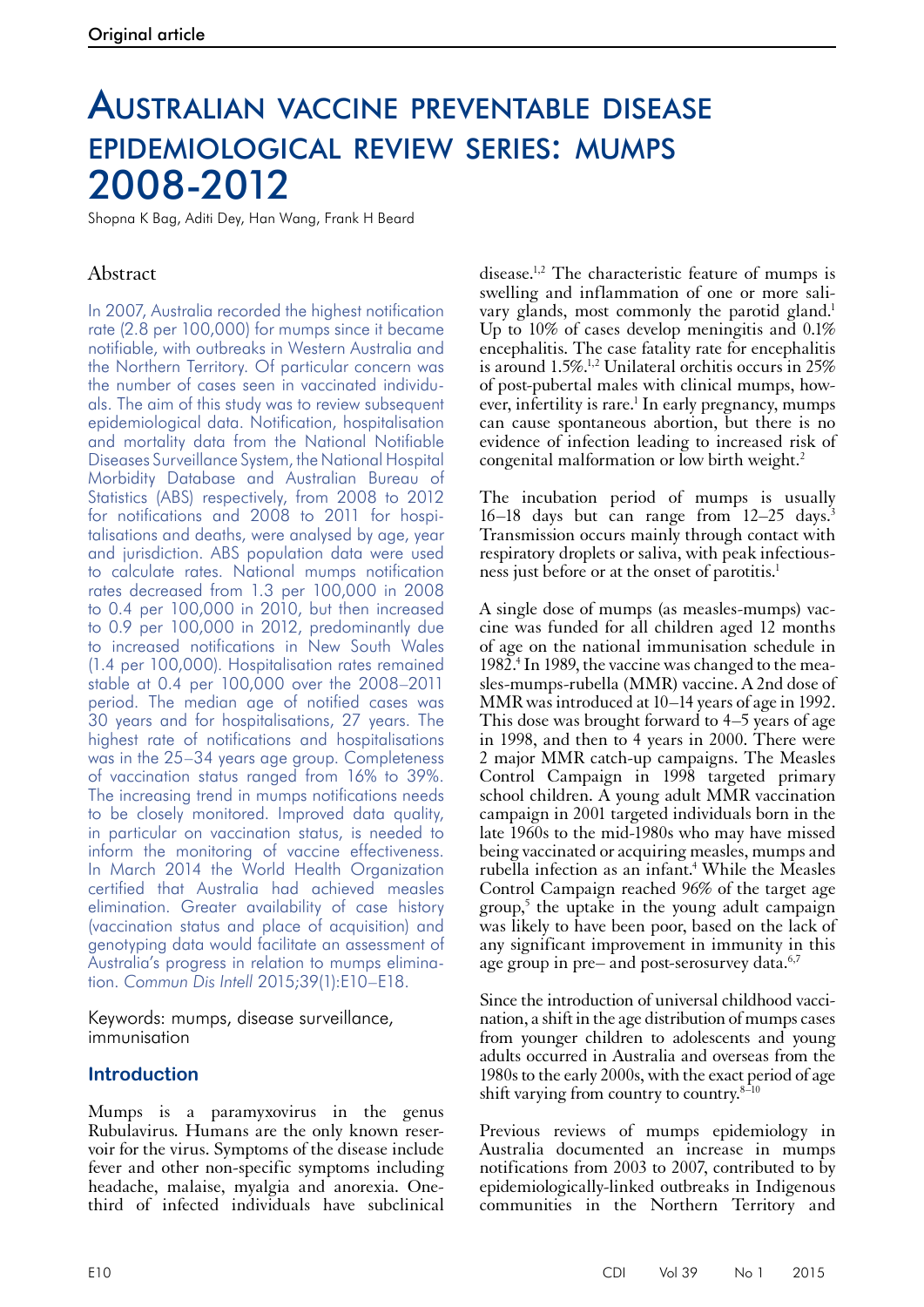Western Australia in 2007.<sup>11,12</sup> Concerns were raised about the number of cases seen in vaccinated individuals.<sup>11</sup> Increasing numbers of mumps notifications were also observed in the United States of America and the United Kingdom in the first half of the  $2000s$ ,<sup>13–15</sup> and in some countries in the World Health Organization Western Pacific Region, including China, Japan, Mongolia and Korea, to 2007.16

This study aims to review subsequent Australian mumps epidemiology for the 2008 to 2012 period, analysing by age, gender, state or territory, Indigenous status and vaccination status, and to place this in historical and international context by comparison with published data.

## **Methods**

## **Study period**

For notifications, we analysed data from 1 January 2008 to 31 December 2012. For hospitalisations and deaths, we analysed data from 1 January 2008 to 31 December 2011 (the latest data available at the time of analysis). We reviewed published data from the pre-2008 period for comparison purposes.<sup>10–12,17</sup>

#### **Data sources**

#### *Notifications*

In Australia, cases of mumps are notified under the public health legislation in each state and ter- ritory. De-identified data on confirmed cases are submitted to the National Notifiable Diseases Surveillance System (NNDSS). The NNDSS was established in 1991, with regular reporting by all 8 states and territories on a consistent basis occurring from mid-2001 onwards. A national case definition has been in place since 2004, which includes a combination of laboratory, clinical and epidemiological evidence.18

For this analysis, notifications with a diagnosis date between 1 January 2008 and 31 December 2012 were obtained from the NNDSS for all Australian jurisdictions. The diagnosis date is derived from the date of onset, or, where not supplied, the earliest date recorded among these fields: date of specimen, date of notification, or date when the notification was received.<sup>11</sup> Vaccination status was only assessed for individuals born after 31 December 1980 i.e. the population eligible for mumps vaccination under the National Immunisation Program (NIP) since it was introduced onto the NIP in 1982. Vaccination status is categorised as fully or partially vaccinated for age, unvaccinated, unknown or missing.19

#### *Hospitalisations*

Hospital admissions to public and private hospitals in Australia are captured through an administrative database, the National Hospital Morbidity Database, maintained by the Australian Institute of Health and Welfare (AIHW). Demographic and clinical information about patients are captured. For this analysis, all hospitalisations with admission dates between 1 January 2008 and 31 December 2011 were included. Eligible hospitalisation admissions were identified using the International Statistical Classification of Diseases and Related Health Problems, 10th revision, Australian Modification (ICD-10-AM) code B26 (mumps), where listed as principal or other diagnosis. Hospitalisations from Tasmania and the Australian Capital Territory were excluded from the analysis of Indigenous status, as recommended by the AIHW on the basis that completeness in these jurisdictions is below the level (80%) considered acceptable for inclusion in national analysis.<sup>20</sup>

## *Mortality*

Deaths are registered with the Registry of Births, Deaths and Marriages in each state and territory. Data from the registries and state and territory coroners are collated by the Australian Bureau of Statistics (ABS). Mortality data for mumps were obtained from the ABS for the period 2008 to 2011. Data where the underlying cause of death was recorded as mumps, using ICD-10-AM code B26, were included in this analysis.

#### *Population estimates*

National, jurisdictional and age-specific mid-year estimated resident population data were obtained from the ABS.<sup>21</sup>

## **Data analysis**

For notifications, variables extracted for analysis included year of diagnosis, age, sex, state or territory of residence, vaccination status, Indigenous status and place of acquisition. For hospitalisations, variables extracted for analysis included primary or other diagnosis, date of admission, age, sex, state or territory of residence, Indigenous status, complications and length of stay (bed days). Data fields were assessed for completeness. Notification and hospi- talisation rates were calculated using ABS popu- lation data, and are presented as average annual rates per 100,000 total population or population in age, sex or geographical subgroups as appropriate, with age groups selected based on epidemiological relevance and usage in previous published reports. Summary statistics including median and range were calculated for age and length of hospital stay.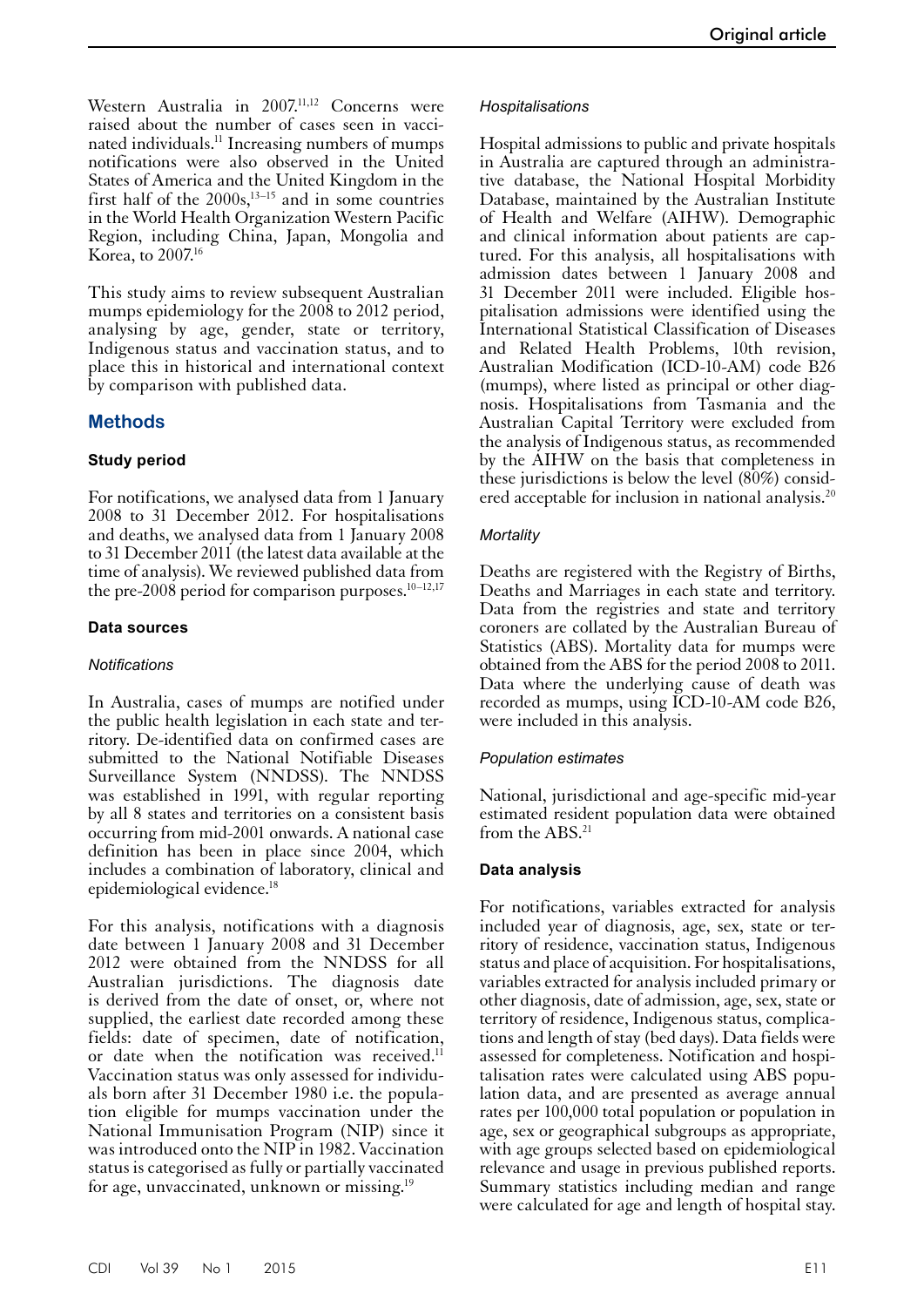*P*-values were derived using t-test for proportions. Analysis was conducted using Microsoft Excel 2010 and SAS version 9.3 (SAS Institute Inc, Cary, NC, USA).

## **Results**

## **Secular trends**

Nine hundred and four mumps notifications were recorded in the NNDSS between 2008 and 2012. The number of notifications decreased progressively from a peak of 582 in 2007 (notification rate 2.8 per 100,000) to 98 (0.4 per 100,000; *P*<0.001) in  $2010$  but then increased to 155 (0.7 per 100,000; *P*<0.001) in 2011 and 200 (0.9 per 100,000; *P*<0.001) in 2012 (Figure 1).

There were 356 hospitalisations between 2008 and 2011. Following the 2007 peak (104 hospitalisations; 0.5 per 100,000), the number of hospitalisations and hospitalisation rate remained stable at around 89 and 0.4 per 100,000, respectively, over the 2008 to 2011 period (Figure 2).

During the 2008 to 2011 period, there were twice as many notifications of mumps (704) as there were hospitalisations (356). The ratio of notifications to hospitalisations declined from 5.7 in 2007 to 3.2 in 2008 and 1.1 in 2010 (Figure 3).

No deaths with mumps coded as the underlying cause of death were recorded during the 2008 to 2011 period.

#### **Age and sex distribution**

The age distribution for notifications from 2008 to 2012 was similar to that in the preceding 3-year period (Figure 1). The highest age-specific notifica- tion rate was in the 25–34 years age group (1.7 per 100,000), and the lowest in the 0–4 years age group (0.5 per 100,000; data not shown). The median age of notifications was 30 years (range: 0–88 years). The overall male:female ratio over the 5–year period was 1.2:1 with some variation by year (lowest 0.7:1 in 2010; highest 1.5:1 in 2009) but without notable variation by age group.

The age distribution for hospitalisations from 2008 to 2011 was similar to that in the preceding 3-year period (Figure 2). The highest age specific hospi- talisation rate was in the 15–24 years and 25–34 years age groups (0.6 per 100,000), and the lowest in the  $\geq$ 35 year age group (0.3 per 100,000). The median age for hospitalisations was 27 years (range: 0–97 years). The overall male:female ratio was 1:1, with variation by year (lowest 0.6:1 in 2010; highest 1.4:1 in 2009)

#### **Figure 1: Mumps notification rates, Australia, 1999 to 2012, by age group and year of diagnosis**



#### **Figure 2: Mumps hospitalisation rates, Australia, 1999 to 2011, by age group and year of admission**







- From July 1999 until June 2001 mumps was not notifiable in Queensland.
- † Hospitalisation data available to 2011.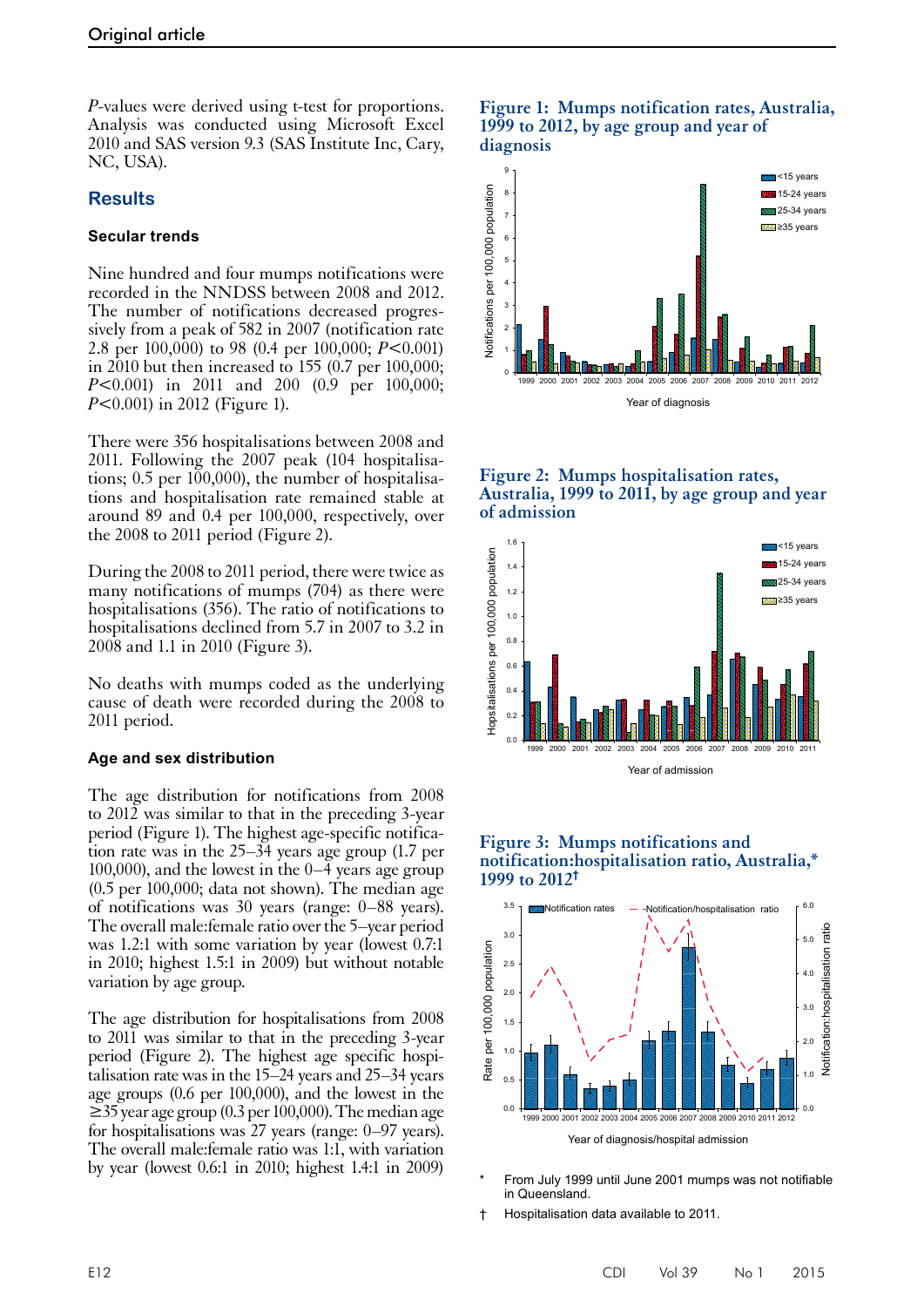and age group (1.6:1 in 0–4 years age group;1.4:1 in 5–14 years age group; 0.8:1 in 15–34 years age group; 0.9:1 in  $\geq$ 35 years age group).

## **Seasonality**

No seasonal pattern was apparent over the 2008 to 2012 period (data not shown).

## **Indigenous status**

During the 2008 to 2012 period, 52% (468/904) of notifications were recorded as non-Indigenous, 14% (127/904) as Indigenous, and 34% (309/904) had unknown or missing Indigenous status. Completeness of Indigenous status was highest in 2008 (77%), and varied between 51% and 63% in subsequent years. The proportion of notifications recorded as Indigenous was highest in 2008 (39%, 110/285), decreasing to 7% (11/166) in 2009 and 1% (1/200) in 2012.

From 2008 to 2011, 88% (306/349) of hospitalisations (Tasmania and the Australian Capital Territory excluded) were recorded as non-Indigenous, 10% (36/349) as Indigenous, and 2% (7/349) had unknown or missing Indigenous status. Completeness of Indigenous status varied between 97% and 99% by year. The proportion of hospitalisations recorded as Indigenous decreased from 24% (21/88) in 2008 to 2% (2/92) in 2011.

## **State and territory variations**

Notification and hospitalisation rate trends varied across states and territories (Figure 4). The highest average annual notification rate was in the Northern Territory (5.9 per 100,000), with the 2nd highest in Western Australia (1.4 per 100,000). Average annual notification rates were below 1.0 per 100,000 in all other states and territories. Of note, 96% (106/110) of the notifications recorded as Indigenous in 2008 were notified in either Western Australia or the Northern Territory. The number of notifications in the Northern Territory decreased from 52 in 2008 (23.7 per 100,000) to 2 (0.9 per 100,000) in 2010 (*P*<0.001), while the number of notifications in Western Australia decreased from 95 in 2008 (4.4 per 100,000) to 20 in 2009 (0.9 per 100,000; *P*<0.001). The number of notifications in New South Wales increased from 40 (0.6 per 100,000) in 2010 to 105 (1.4 per 100,000) in 2012 (*P*<0.001).

The highest average annual hospitalisation rate was in the Northern Territory (2.4 per 100,000, 22/356). The average annual hospitalisation rate in all other states and territories was below 0.5 per 100,000. The number of hospitalisations in the Northern Territory decreased from 11 in 2008 (5.0 per 100,000) to 1 in 2011 (0.4 per 100,000;

*P*<0.001). Ninety-five per cent (20/21) of the hospitalisations recorded as Indigenous in 2008 were notified in either Western Australia or the Northern Territory.

## **Vaccination status**

Between 2008 and 2012, there were 435 notifications in individuals born after 31 December 1980. Of these individuals, 410 were aged  $\geq 4$  years, who should have received 2 doses of mumps-containing vaccine according to current recommendations. Of these, 18% (74/410) were reported as fully vaccinated, 4% (15/410) as partially vaccinated for age, and 6% (24/410) as unvaccinated; vaccination status was missing or unknown for most (72%, 297/410). Completeness of vaccination status in individuals born after 31 December 1980 and aged ≥4 years was highest in 2008 (39%) and varied between 16% and 28% in subsequent years.

Between 2008 and 2012, there were 119 notifications in individuals born after 31 December 1995, eligible to have their immunisation information recorded on the Australian Childhood Immunisation Register. Of the 94 of these aged  $\geq$ 4 years, 28% (26/94) were reported as fully vaccinated, 5% (5/94) as partially vaccinated for age and 10% (9/94) as unvaccinated, with 57% (54/94) having missing or unknown vaccination status. Completeness of vaccination status in individuals born after 31 December 1995 and aged ≥4 years was highest in 2008 (53%), and varied between 27% to 41% in subsequent years.

## **Place of acquisition**

Place of acquisition was missing or unknown for 97% (879/904) of notifications between 2008 and 2012. As data quality was poor, further data analy- sis was not conducted.

#### **Severe morbidity**

One thousand four hundred and ninety-three hospital bed days (average 373.3 per year) were recorded for patients with an ICD-10-AM code for mumps. The median length of stay per admission ranged from 1 to 3 days, and was longest (3 days) in the ≥35 years age group. The overall median length of stay was 2 days (range: 1–119 days) (Table 1). Complications arising from mumps infection were recorded for 45 hospitalisations (12.6%). The most common complication recorded was orchitis (23 hospitalisations), predominantly in individuals aged ≥15 years (Table 2). There was 1 hospitalisation coded as mumps meningitis and two coded as pancreatitis. Nineteen hospitalisations were coded as 'other complications', with most of these in individuals aged ≥15 years (Table 2).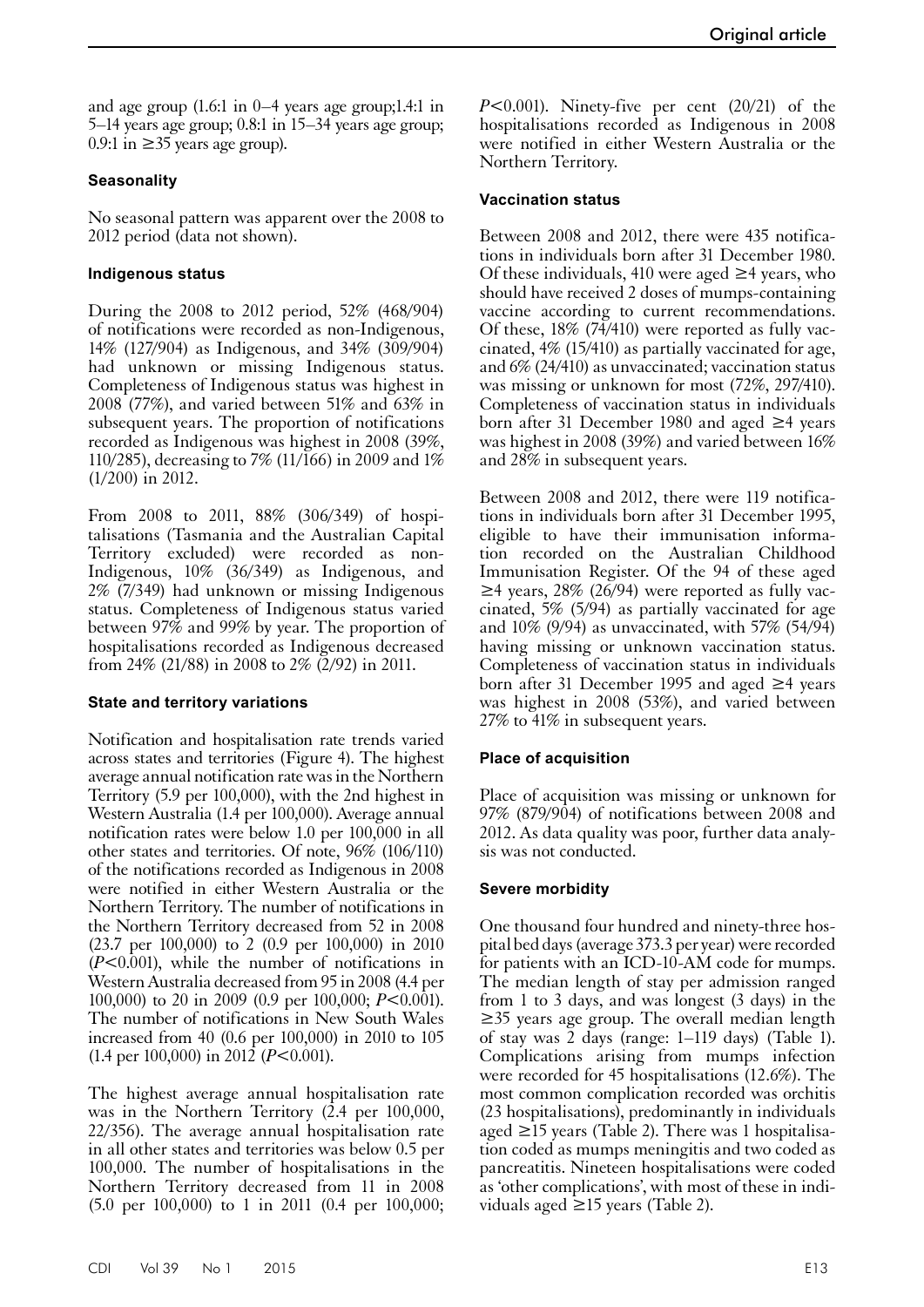



From July 1999 until June 2001 mumps was not notifiable in Queensland.

† Hospitalisation data available to 2011.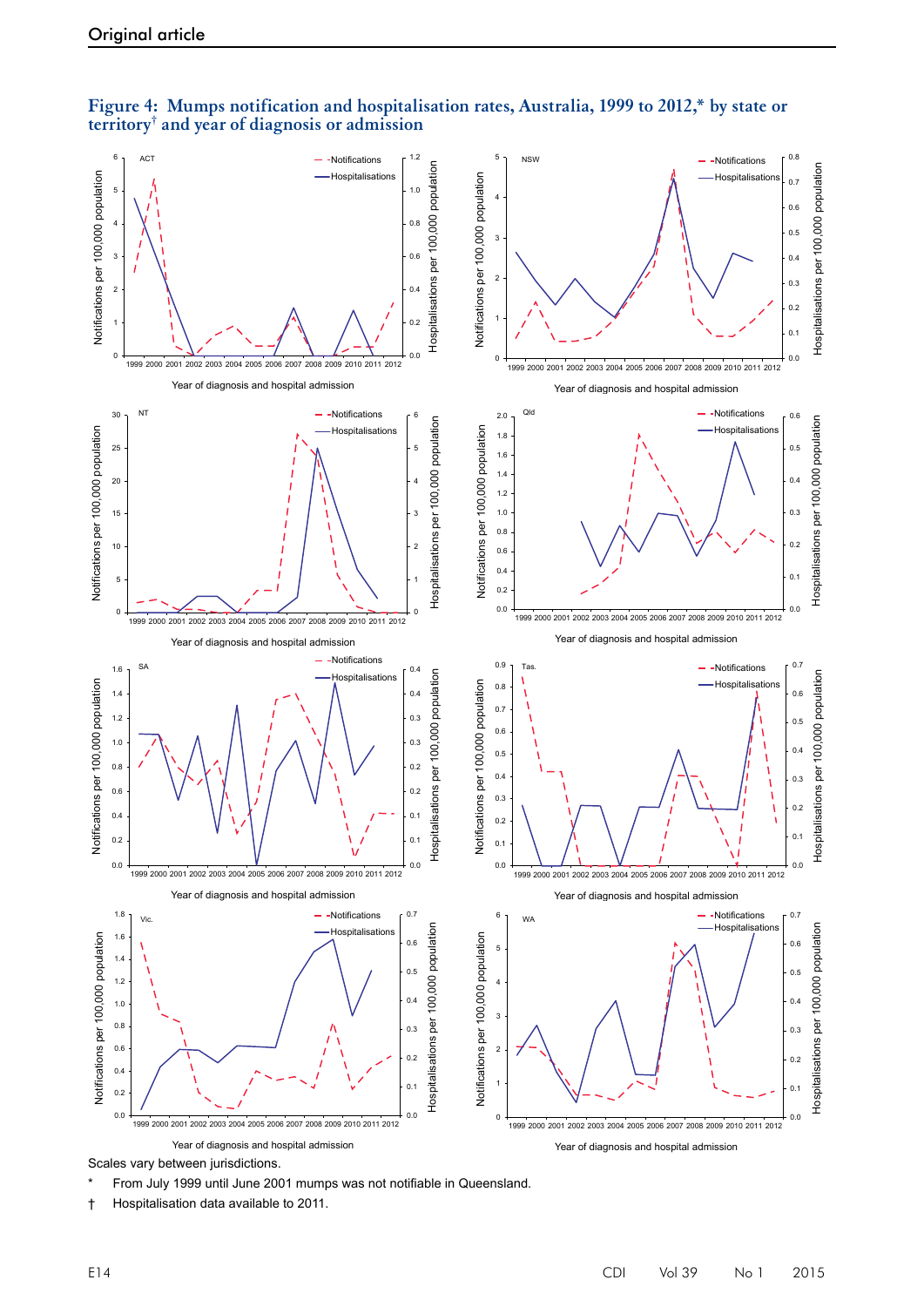|                |              | <b>Notifications</b> | <b>Hospitalisations</b><br>$(2008 - 2011)$ |      |                           |              |  |  |
|----------------|--------------|----------------------|--------------------------------------------|------|---------------------------|--------------|--|--|
| Age<br>(years) |              | $(2008 - 2012)$      |                                            |      | Length of stay (bed days) |              |  |  |
|                | $\mathsf{n}$ | Rate                 | $\mathsf{n}$                               | Rate | <b>Median</b>             | <b>Total</b> |  |  |
| $0 - 4$        | 38           | 0.53                 | 31                                         | 0.54 |                           | 60           |  |  |
| $5 - 14$       | 107          | 0.78                 | 44                                         | 0.40 | 2                         | 189          |  |  |
| $15 - 24$      | 182          | 1.20                 | 72                                         | 0.59 |                           | 131          |  |  |
| $25 - 34$      | 258          | 1.65                 | 76                                         | 0.62 | 1                         | 171          |  |  |
| $\geq 35$      | 318          | 0.55                 | 133                                        | 0.29 | 3                         | 942          |  |  |
| Missing        |              |                      | 0                                          |      |                           |              |  |  |
| All ages       | 904          | 0.82                 | 356                                        | 0.41 | 2                         | 1,493        |  |  |

## **Table 1: Mumps notification and hospitalisation counts and rates, and hospitalisation length of stay, Australia, 2008 to 2012,\* by age group**

Hospitalisation and death data not available for 2012.

**Table 2: Indicators of severe morbidity in hospitalised cases of mumps,\* Australia, 2008 to 2011, by age group**

| Age<br>group | <b>Mumps orchitis</b> |               | <b>Mumps meningitis</b> |               | <b>Mumps</b><br>encephalitis |               | <b>Mumps</b><br>pancreatitis |               | <b>Mumps with other</b><br>complications <sup>†</sup> |               |
|--------------|-----------------------|---------------|-------------------------|---------------|------------------------------|---------------|------------------------------|---------------|-------------------------------------------------------|---------------|
| (years)      | n                     | $\frac{9}{6}$ | $\mathsf{r}$            | $\frac{9}{6}$ | $\mathsf{n}$                 | $\frac{9}{6}$ | $\overline{n}$               | $\frac{9}{6}$ | $\overline{ }$                                        | $\frac{9}{6}$ |
| $0 - 4$      |                       | 3.2           | 0                       | 0.0           | 0                            | 0.0           | 0                            | 0.0           | 0                                                     | 0.0           |
| $5 - 14$     | 3                     | 6.8           | 0                       | 0.0           | 0                            | 0.0           | 0                            | 0.0           |                                                       | 2.3           |
| $15 - 24$    |                       | 9.7           | 0                       | 0.0           | 0                            | 0.0           | 0                            | 0.0           | 4                                                     | 5.6           |
| $25 - 34$    | 6                     | 7.9           | 0                       | 0.0           | 0                            | 0.0           | 0                            | 0.0           | 4                                                     | 5.3           |
| $\geq 35$    | 6                     | 4.5           |                         | 0.8           | 0                            | 0.0           | 2                            | 1.5           | 10                                                    | 7.5           |
| All ages     | 23                    | 6.5           |                         | 0.3           | 0                            | 0.0           | 2                            | 0.6           | 19                                                    | 5.3           |

From the Australian Institute of Health and Welfare hospitalisation data based on ICD-AM-10 codes.

† Other complications include mumps associated arthritis, myocarditis, neuritis and polyneuropathy.

‡ Percentage of total in the age group

## **Discussion**

After 2007, when the highest number of annual mumps notifications was recorded since mumps became notifiable across all states and territories from July  $2001$ ,<sup>17</sup> mumps notifications in Australia decreased between 2008 and 2010 but then increased in 2011 and 2012, predominantly due to increased notifications in New South Wales. Age distribution during the 2008 to 2012 period was broadly similar to the preceding 3-year period, with approximately half of notifications in adolescents and young adults aged 15–34 years compared with greater than 60% during the 2005 to 2007 period.<sup>10</sup> The highest age-specific notification rate during the  $2008$  to  $2012$  period was in the  $25-34$  years age group. Serosurveillance data have highlighted the susceptibility of individuals in this age group i.e. those born in the 1980s when exposure to wild type virus was decreasing but before good levels of vaccine coverage were achieved.<sup>22</sup>

For hospitalisations, following the 2007 peak, the annual number and rate of hospitalisations in

Australia remained stable during the 2008 to 2011 period. While the average annual number of hos-<br>pitalisations was higher for the 2008 to 2012 period compared with the previous 3-year period, the proportion with complications recorded was lower. The average number of hospital bed days (373) was considerably higher for the 2008 to 2011 period compared with the previous 3-year period  $(171.5)^{11}$ The reason for these differences is unclear. No deaths were recorded from mumps during the 2008 to 2011 period.

The notification:hospitalisation ratio in Australia decreased from 2007 to 2011. This is consistent with increased identification of cases with mild disease during outbreaks, due to active case find- ing by public health authorities.

There were no reports of large mumps outbreaks in Australia between 2008 and 2012. Several small outbreaks involving 2 to 10 cases were reported in Victoria, in 2009, 2011 and 2012; however, limited information is available on age and vaccination status for the majority of these.<sup>23–27</sup> Following on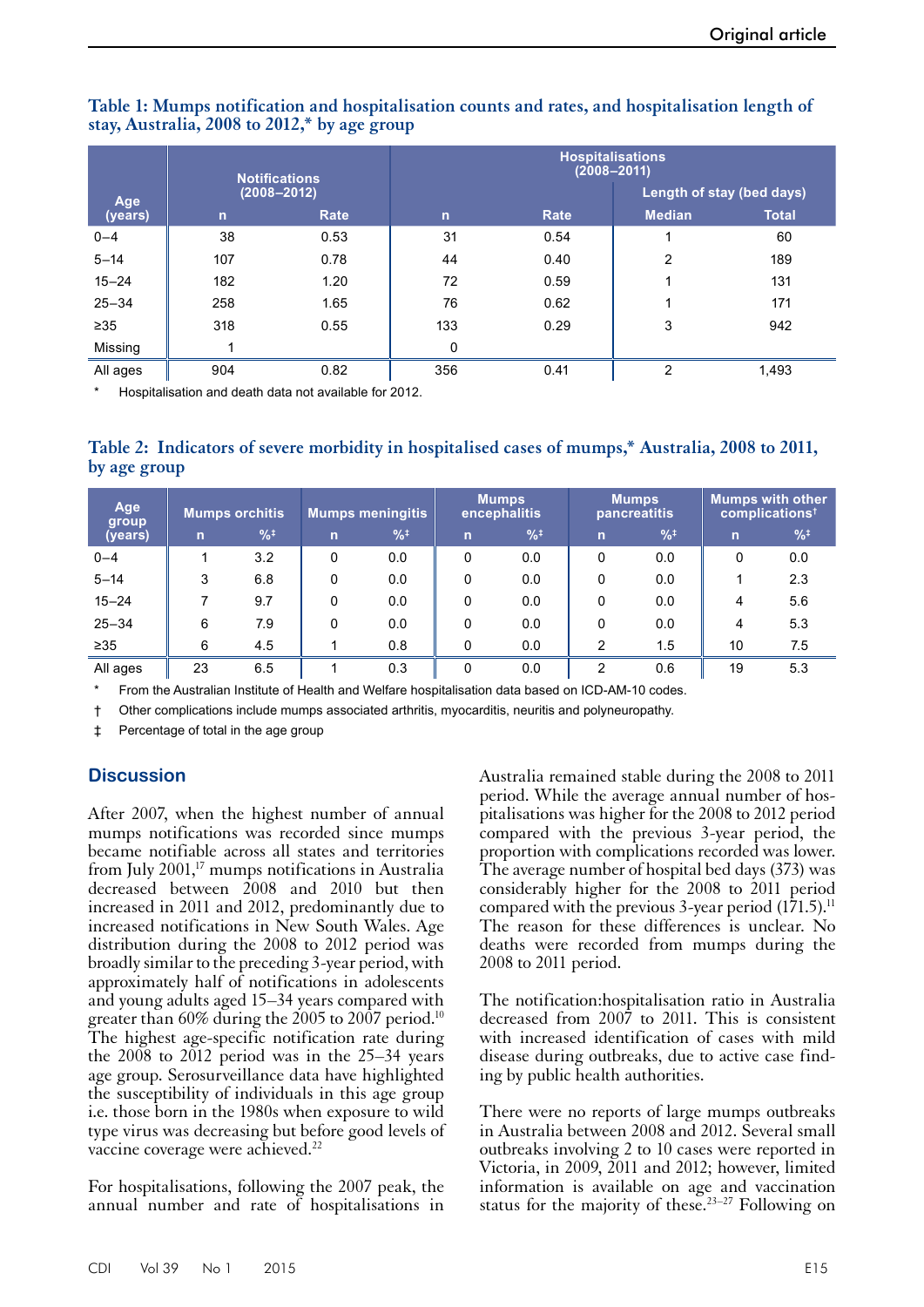from the epidemiologically-linked outbreaks in Indigenous communities in the Northern Territory and Western Australia in 2007, higher numbers of notifications in the Northern Territory continued into 2008 and 2009. These were predominantly in Indigenous people, although it is not definitively known whether these cases were linked to the 2007 outbreak (Peter Markey, Public Health Physician, Communicable Diseases Centre, Darwin, personal communication December 2013). It is also not clear whether the higher number of notifications in Western Australia in 2008, predominantly in Indigenous people, was linked to the 2007 outbreak. However, this possible linkage may account for the decrease in the proportion of notifications and hospitalisations recorded as Indigenous in Australia. From 1984 to 1998, the Northern Territory vaccinated Indigenous infants with a mumps-containing vaccine at 9 months of age, due to their higher risk of measles at the time. This is thought to have played an important role in the 2007 Northern Territory outbreak, as immune response is poorer in infants immunised at under 12 months of age due to interference from maternal antibodies.28,29

Concerns about high rates of mumps in fully vaccinated individuals have been raised in relation to recent outbreaks, both in Australia<sup>11</sup> and overseas.30–33 However, poor completeness of vaccination status in NNDSS data limits the ability to assess vaccine effectiveness. During the 2008 to 2012 period, vaccination status was known for less than a third of notifications in individuals born after 31 December 1980 and aged ≥4 years, with over two-thirds of these recorded to be fully vac- cinated. For notifications in individuals born after 31 December 1995 and aged ≥4 years, for whom Australian Childhood Immunisation Register data are potentially available, vaccination status was known for less than half, with over two-thirds of these recorded as fully vaccinated.

Infection in fully vaccinated individuals can be due to a range of reasons including primary vaccine failure, waning immunity, and immune escape. $34-36$ Clinical trials of MMR vaccine have shown 95% mumps seroconversion after 1 dose and up to 100% after 2 doses.37 However, outbreak investigations and post-marketing studies have reported 1-dose vaccine effectiveness (VE) to be between 60% and 90%.38,39 In some recent outbreaks cases in 2-dose vaccine recipients have been reported to be common, particularly in young adults who were vaccinated more than  $10$  years earlier.<sup>33,40,41</sup> Two-dose VE, while higher than 1-dose VE,<sup>35</sup> has been shown to decline over time, suggesting waning immunity.  $35,42$ Whether immune escape of the mumps virus, in response to vaccine-related selection pressure, has been an issue in Australia is difficult to assess due to

the paucity of genotyping data, which are only available from outbreak reports.<sup>27,28,34</sup> It is also difficult to assess the relative contributions to mumps disease of suboptimal 2-dose vaccine coverage and primary vaccine failure in 2-dose recipients, given the poor completeness of vaccination status in mumps notification data.

Australia has recently been certified by the World Health Organization as having eliminated endemic measles transmission, on the basis of documented interruption of endemic measles virus transmission for more than three years in the presence of a well-performing surveillance system and supportive genotyping evidence.<sup>43</sup> Available data also suggest that Australia may be close to elimination of rubella.44 It is therefore of interest to ask what the situation is in regards to mumps. The threshold for herd immunity for mumps has been estimated as 75%–86%, compared with 92%–94% for measles and  $83\% - 85\%$  for rubella.<sup>45</sup> While Australia has achieved high vaccination coverage for MMR (94% for the 1st dose and 90% for the 2nd dose in 201146) vaccine effectiveness is considerably lower for mumps than measles. $40,47$  Finland is the only country to have reported elimination of endemic mumps transmission (in the mid-1990s, along with measles and rubella), on the basis of sustained high (>95%) 2-dose MMR vaccine coverage and enhanced surveillance showing the vast majority of cases confirmed to be imported.<sup>48,49</sup> However, it is possible that other countries such as Australia may also have achieved or come close to mumps elimination, and that sporadic outbreaks in highly vaccinated populations may be due to the force of infection after virus introduction from an endemic area into high-density, high contact environments.<sup>42</sup> Greater availability of case history (vaccination status and place of acquisition) and genotyping data would assist in answering this question. Nationally standardised methods of data collection, follow-up and reporting could help to facilitate improved completeness of key data fields.

The figures presented in this report are likely to underestimate the true burden of mumps in Australia, as not all mumps cases are diagnosed and notified. A limitation of notification data is that they may be affected by changes in diagnostic and public health follow-up practices, particularly in outbreak settings, over time and across jurisdic- tions. Data quality was poor for a number of fields in notification data, including Indigenous status, vaccination status and place of acquisition, presum- ably reflecting variable levels of follow-up by public health authorities with clinicians and patients. Hospitalisation data may be influenced by access to hospitals and changes in admission practices. ICD-10-AM codes used to identify cases of mumps in the National Hospital Morbidity Database were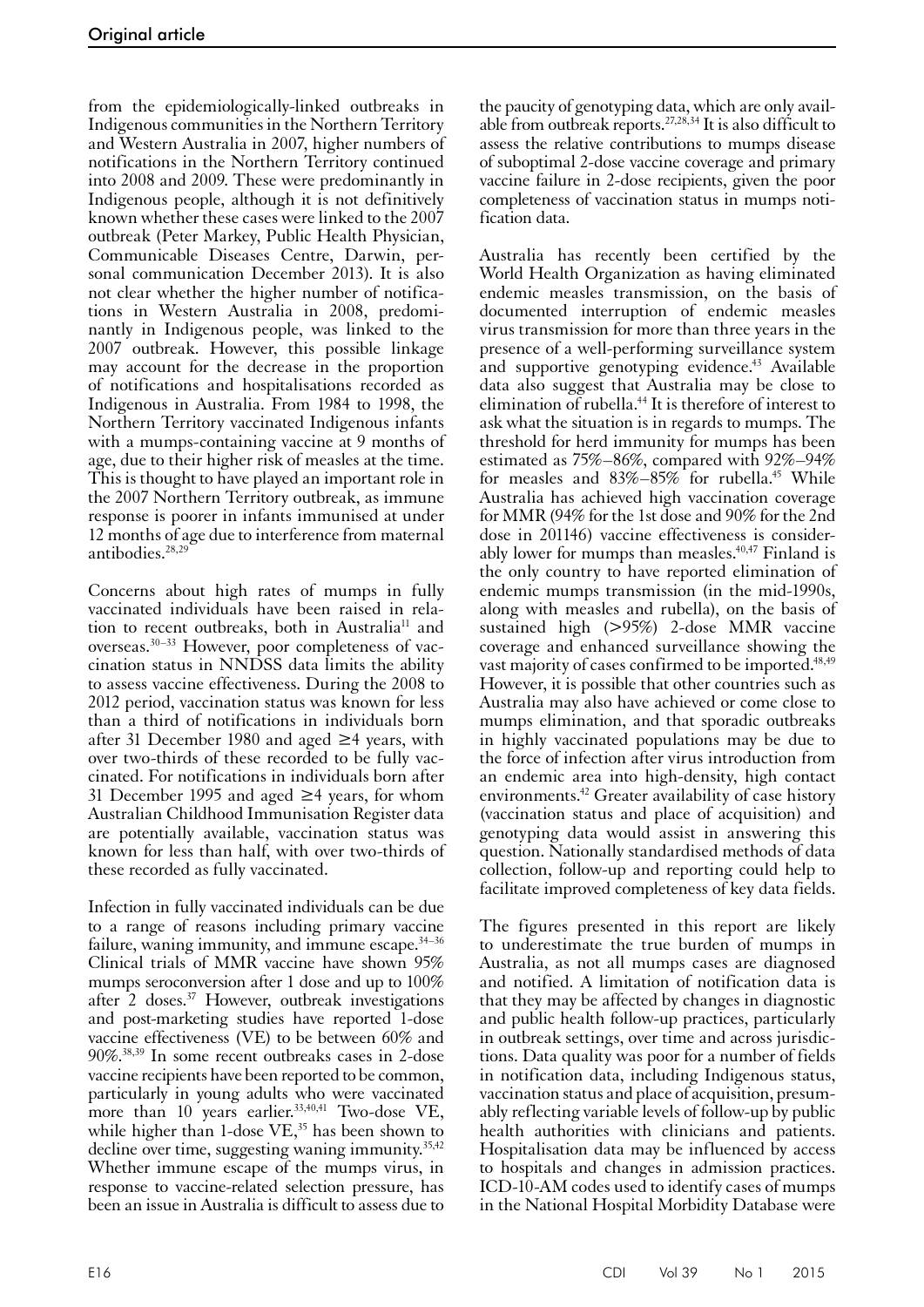assigned for hospital billing purposes, have not been validated to clinical diagnoses or case definitions, and may be susceptible to misclassification.

In conclusion, after peaking in 2007 at their highest level since 2001, mumps notifications in Australia decreased progressively through to 2010, but then increased in 2011 and 2012, while hospitalisations remained stable over the 2008 to 2011 period. The increasing trend in mumps notifications will require continued close monitoring to determine if it is sustained. Improvements in data quality, particularly in terms of completeness of vaccination status and place of acquisition, are required to inform monitoring of vaccine effectiveness. Along with greater availability of genotyping data, this would also facilitate assessment of Australia's progress in relation to mumps elimination.

## **Acknowledgements**

The National Centre for Immunisation Research and Surveillance of Vaccine Preventable Diseases is supported by the Australian Government Department of Health, the NSW Ministry of Health and The Children's Hospital at Westmead. We wish to acknowledge the Vaccine Preventable Diseases Surveillance Section, Health Protection Policy Branch, Office of Health Protection; Australian states and territories through the Communicable Diseases Network Australia for release of data from the National Notifiable Diseases Surveillance System; and the Hospitals Unit, Australian Institute of Health and Welfare for data from the National Hospital Morbidity Database. We would like to acknowledge the labo- ratories and public health units across Australia who collect the information without which this analysis would not have been possible.

The authors would like to thank Peter McIntyre and Rob Menzies for their useful comments on a late draft of this manuscript. The authors also thank Kevin Yin for his bio-statistical assistance.

## **Author details**

Dr Shopna K. Bag, Public Health Medicine Registrar Dr Aditi Dey, Manager, Surveillance Ms Han Wang, Statistician/ Data manager Dr Frank Beard, Staff Specialist, Public Health Physician

National Centre for Immunisation Research and Surveillance of Vaccine Preventable Diseases, The Children's Hospital at Westmead and the University of Sydney, Westmead, New South Wales

Corresponding author: Dr Frank Beard, National Centre for Immunisation Research and Surveillance of Vaccine Preventable Diseases, Locked Bag 4001, WESTMEAD NSW 2145. Telephone: +61 2 9845 1232. Facsimile: +61 2 9845 1418. Email: [frank.beard@health.nsw.gov.au](mailto:frank.beard@health.nsw.gov.au)

#### **References**

- 1. Litman N, Baum SG. Mumps virus. In: Mandell GL, Bennett JE, Dolin R, eds. *Mandell, Douglas and Bennett's Principles and Practice of Infectious Diseases*. 7th edn. USA: Churchill Livingstone Elsevier; 2010. p. 2201–2206.
- 2. Hviid A, Rubin S, Muhlemann K. Mumps. [Review]*. Lancet* 2008;371(9616):932–944.
- 3. Mumps. In: Heymann D, ed. *Control of Communicable Diseases Manual*. 19th edn. Washington: American Public Health Association; 2008. p. 431–434.
- 4. National Centre for Immunisation Research and Surveillance. Significant events in measles, mumps and rubella vaccination practice in Australia. 2013. Accessed on 3 December 2013. This document was available from: http://www.ncirs.edu.au/immunisation/ history/Measles-mumps-rubella-history-July-2013.pdf at the time of writing
- 5. Heywood AE, Gidding H, Riddell MA, McIntyre PB, MacIntyre CR, Kelly HA. Elimination of endemic measles transmission in Australia*. Bull World Health Organ* 2009;87(1):64–71.
- 6. Kelly HA, Gidding HF, Karapanagiotidis T, Leydon JA, Riddell MA. Residual susceptibility to measles among young adults in Victoria, Australia following a national targeted measles-mumps-rubella vaccination campaign*. BMC Public Health* 2007;7:99.
- 7. Gidding H, Wood J, MacIntyre CR, Kelly HA, Lambert SB, Gilbert GL, et al. Sustained measles elimination in Australia and priorities for long term maintenance*. Vaccine* 2007;25(18):3574–3580.
- 8. Centers for Disease Control and Prevention. Current trends Mumps – United States, 1980–1983*. MMWR Morb Mortal Wkly Rep* 1983;32(42):545–547.
- 9. Public Health England. In: Salisbury D, Ramsay M, Noakes K, editors *Immunisation against infectious disease: the green book.* 3rd edn. London: TSO (The Stationery Office) under licence from the Department of Health; 2013.
- 10. McIntyre P, Gidding H, Gilmour R, Lawrence G, Hull B, Horby P, et al. Vaccine preventable diseases and vaccination coverage in Australia, 1999 to 2000*. Commun Dis Intell* 2002;26(Suppl):1–111.
- 11. Chiu C, Dey A, Wang H, Menzies R, Deeks S, Mahajan D, et al. Vaccine preventable diseases in Australia, 2005 to 2007*. Commun Dis Intell* 2010;34(Suppl):S1–S167.
- 12. Brotherton J, Wang H, Schaffer A, Quinn H, Menzies R, Hull B, et al. Vaccine preventable disease and vaccination coverage in Australia 2003 to 2005*. Commun Dis Intell* 2007;31(Suppl):S1–S152.
- 13. Savage E, Ramsay M, White J, Beard S, Lawson H, Hunjun R, et al. Mumps outbreaks across England and Wales in 2004*. BMJ* 2005;330(7500):1119–1120.
- 14. Centers for Disease Control and Prevention. Update: multistate outbreak of mumps-United States, 1 January–2 May 2006*. MMWR Morb Mortal Wkly Rep* 2006;55(20):559–563.
- 15. Barskey AE, Glasser JW, LeBaron CW. Mumps resurgences in the United States: a historical perspective on unexpected elements*. Vaccine* 2009;27(44):2186–6195.
- 16. World Health Organisation. Mumps reported cases. 2013. Accessed on 19 March 2014. Available from: [http://apps.who.int/immunization\\_monitoring/](http://apps.who.int/immunization_monitoring/globalsummary/timeseries/tsincidencemumps.html) [globalsummary/timeseries/tsincidencemumps.html](http://apps.who.int/immunization_monitoring/globalsummary/timeseries/tsincidencemumps.html)